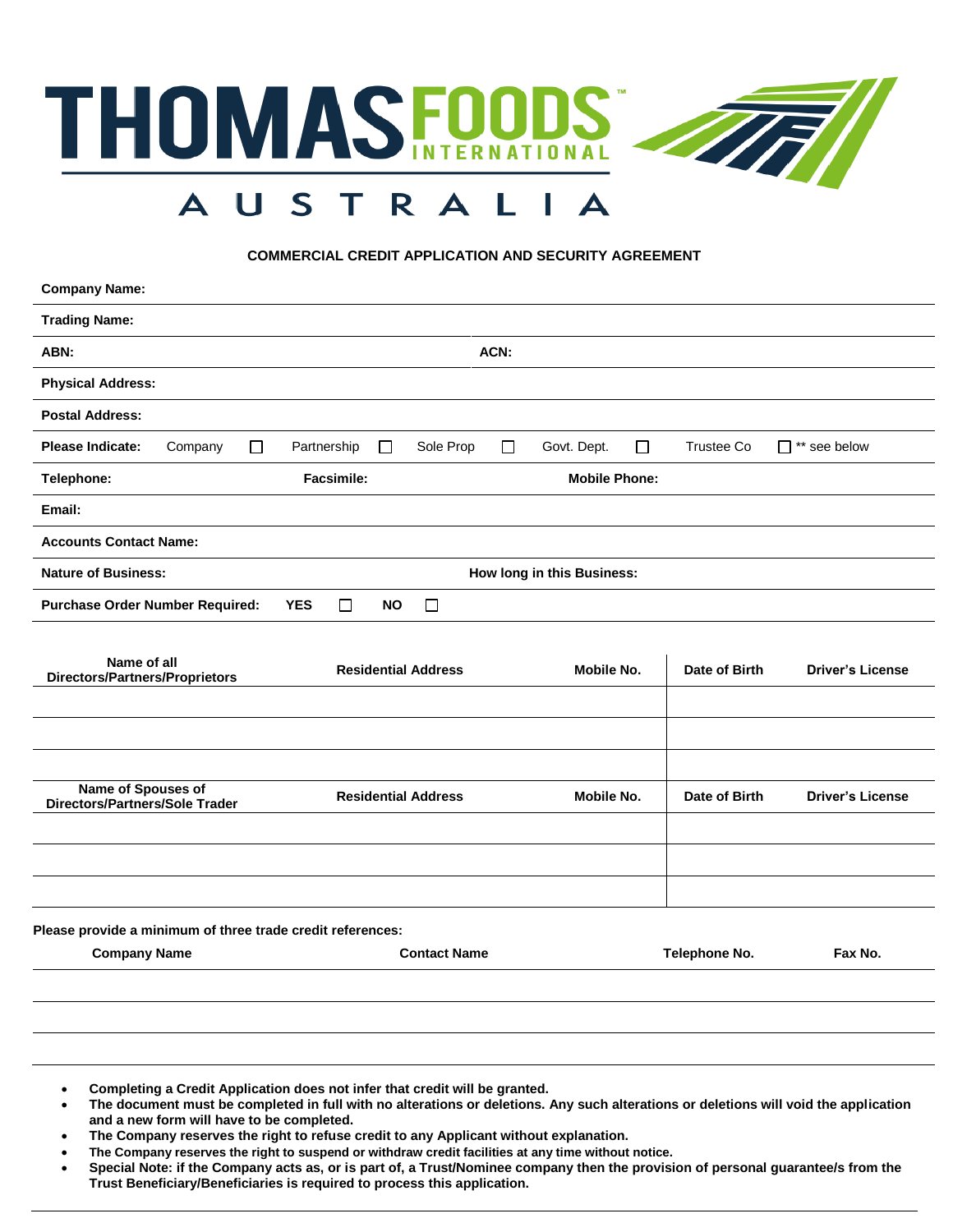## **General Terms and Conditions and Security Agreement**

**IN CONSIDERATION OF Thomas Foods International Australia Pty Ltd, and it's associated and related entities, (hereinafter jointly and severally referred to as "the Company")** providing commercial credit facilities to the party completing the application **(hereinafter referred to as "the Customer")** annexed to these conditions: -

- (i) The Customer acknowledges and agrees that the following applies to and forms part of any contract for the supply of Goods and/or Services by the Company and that these General Terms and Conditions take precedence over any terms and conditions which may be contained in any document provided by the Customer. Any request from the Customer to the Company for the supply of Goods and / or Services shall constitute acceptance of these general terms and conditions.
- (ii) The Customer hereby charges in favor of the Company all its estate and interest in any land and in any other assets, whether tangible or intangible, freehold or leasehold, in which it now has any legal or beneficial interest or in which it later acquires any such interest, with payment of all monies owed by the Customer and consents to the lodging by the Company of a caveat or caveats which note its interest in or over any such land or other caveatable property. If the Customer is entering into this agreement in its capacity as trustee of a trust then the Customer charges its personal property and all trust property of the trust with payment of all monies owing to the Company;
- (iii) The Customer acknowledges that where the Customer consists of more than one party or entity, liability shall be joint and several.

#### **TERMS**

These terms and conditions, including any Credit Limits set by the Company, are effective from the date of acceptance by the Customer and may be amended or superseded from time to time by notice given by the Company by any means. Unless or except specifically excluded herein, the company and the Customer retain any rights and remedies available to them in any prior or pre-existing agreement.

"Goods" and/or "Collateral" shall mean all goods and/or services supplied by the Company to the Customer, or ordered by the Customer but not yet supplied, and includes goods described on any quotation, invoice, purchase order or any other document including any recommendations and advice and over which the Company may intend to register a Security Interest.

"Price" shall mean the cost of the Goods as referred to in the Company's price lists, prepared quotes and / or specific arrangements and shall be subject to change from time to time without notice.

#### **1. Jurisdiction**

- a. This agreement shall be construed in accordance with laws of any State of Australia as nominated by the Company from time to time and, where applicable the Commonwealth of Australia.
- b. The Company shall have exclusive right to nominate the Court in which any legal action is to be commenced and conducted.
- **2. Personal Property Securities Act (2009)**
- a. The Customer consents to the Company effecting a registration on the PPSA register (in any manner the Company deems appropriate) in relation to any security interest arising under or in connection with or contemplated by these terms.
- b. The Customer waives its right to receive notice of a verification statement in relation to any registration by the Company on the register.
- c. The Customer agrees to promptly execute any documents, provide all relevant information, fully cooperate with the Company and do any other act or thing that the Company requires to ensure that the Company has a perfected security interest in, and has priority over any other security interests in, the Goods or otherwise.
- d. The Customer agrees that, until all monies owing to the Company are paid in full, it shall not sell or grant any other Security Interest in the Goods.
- e. The Customer will not register a financing change statement in respect of the security interest without the Company's prior written consent.
- f. The Customer agrees that the Company may, at its absolute discretion, apply any amounts received from the Customer toward amounts owing to the Company in such order as the Company may determine.
- g. If Chapter 4 of the PPSA would otherwise apply to the enforcement of a security interest arising in connection with these terms, the Customer agrees that the following provisions of the PPSA will not apply to the enforcement of these terms: section 95 (notice of removal of accession), to the extent that it requires the Company to give a notice to the Customer; section 96 (when a person with an interest in the whole may retain an accession); subsection 121(4) (enforcement of liquid assets – notice to grantor); section 125 (obligation to dispose of or retain collateral); section 130 (notice of disposal), to the extent that it requires the Company to give a notice to the Customer; paragraph 132(3)(d) (contents of statement of account after disposal); subsection 132(4) (statement of account if no disposal); subsection 134(1) (retention of collateral); section 135 (notice of retention); section 142 (redemption of collateral); and, section 143 (reinstatement of security agreement).
- h. Notices or documents required or permitted to be given to the Company for the purposes of the PPSA must be given in accordance with the PPSA.
- i. The Company agrees with the Customer not to disclose information of the kind mentioned in subsection 275(1) of the PPSA except in circumstances required by paragraphs 275(7)(b)-(e).
- The Customer agrees to reimburse, upon demand, the Company for all costs and/or expenses incurred or payable by the Company in relation to registering or maintaining any financing statement, releasing in whole or in part the Company's security interest or any other document in respect of any security interest;
- In these terms the following words have the respective meanings given to them in the PPSA: commingled, financing statement, financing change statement, perfected, proceeds, register, registration, security interest and verification statement.

#### **3. Retention of Title**

- a. Property in all the Goods supplied shall remain vested in the Company and shall not pass to the Customer until all monies owing to the Company by the Customer together with all collection, repossession and/or legal costs incurred, have been paid in full.
- b. The Goods, whether as separate chattels or as components, shall be stored in such a manner as to be clearly identifiable as the property of the Company until title has passed to the Customer.
- c. The Company may demand at any time until title has passed to the Customer that the Customer returns the Goods or any part of them.
- d. In the event that the Customer defaults in the payment of any monies owing to the Company, the Company and its employees or agents shall have the right to enter without notice upon the Customer's premises or any other premises where the Goods are known to be stored to repossess the Goods and for this purpose the Customer shall grant reasonable access rights and the Company, its employees or agents shall be entitled to do all things required to secure repossession.

### **4. Payment Terms**

- a. At the Company's sole discretion, a deposit may be required prior to any supply.
- b. Credit Account Customers are required to pay all amounts for purchases, in full and with no deduction or set-off, no more than 7 days from the date upon which a statement is issued.
- c. In the event of a dispute, the complete undisputed portion of the account must be paid in accordance with the Payment Terms.
- d. Should it be considered necessary by the Company to incur legal and/or any other expenses, including any such expenses to any debt collection agency, in obtaining, or attempting to obtain, payment for any amount due by the Customer, the Customer shall be liable for all such expenses. For the avoidance of doubt, the Customer agrees to pay all of the Company's legal costs arising from the Company's enforcement of this agreement. The Customer acknowledges that those expenses may be calculated on a commission basis at a percentage rate of up to 25% of the amount due and expressly agrees to pay those expenses irrespective of the amount of work actually performed by the agency.
- e. Amounts received by the Company may be applied first against interest, charges and expenses.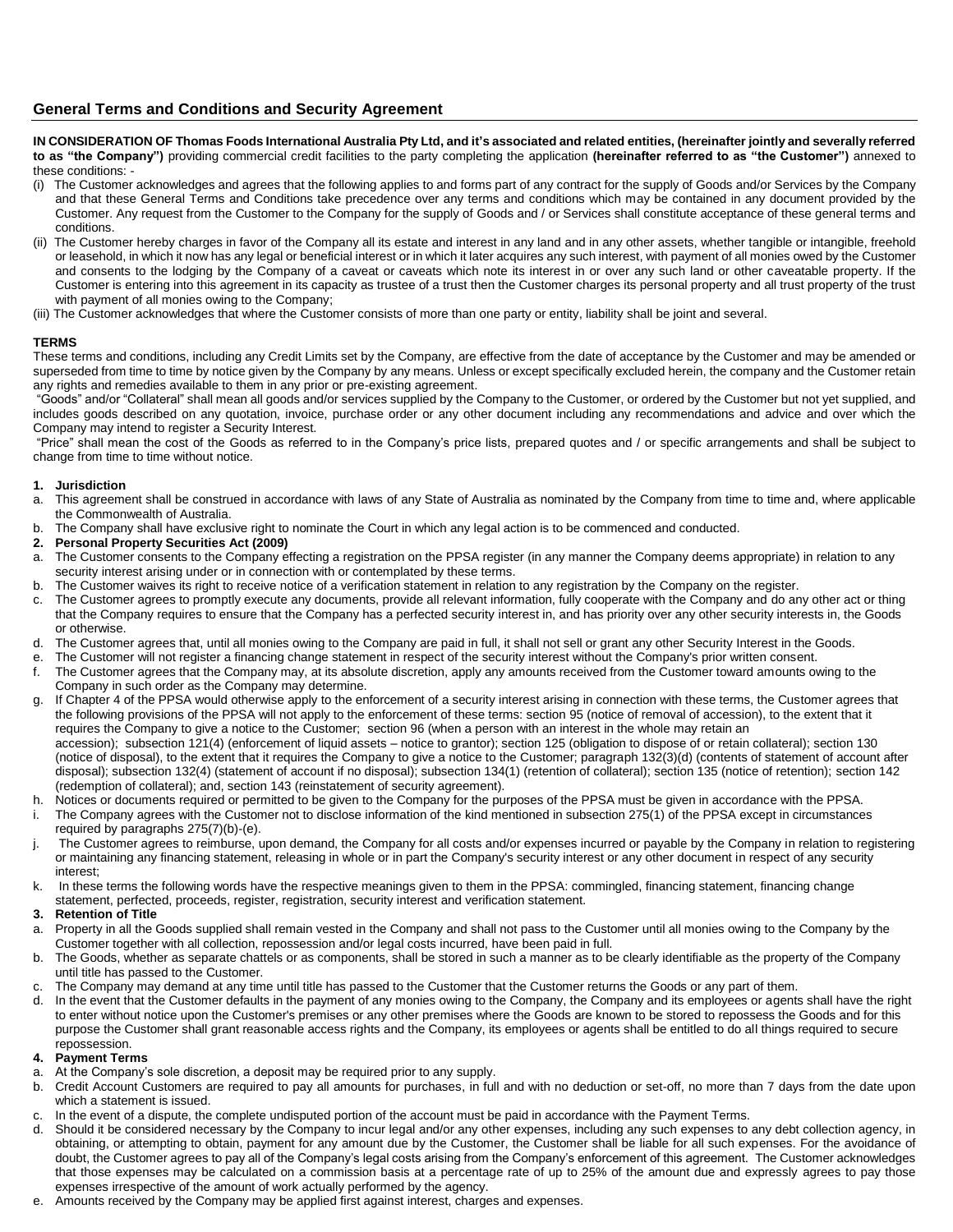- f. Interest on overdue amounts may be charged at a rate of 1.50% per calendar month or part thereof and the Customer shall be liable for, and expressly undertakes to pay, all such interest.
- g. Any payment made by or on behalf of a Customer which is later avoided by the application of any Statutory Provision shall be deemed not to discharge the Customer's indebtedness and, in such an event, the parties are to be restored to rights which each respectively would have had if the payment had not been made.
- The Customer shall be liable for, and expressly undertakes to pay, all fees (including an Administration Fee in an amount equal to 10% of all monies owing to Company under this agreement at the date of default) r all costs incurred as a result of the Customer defaulting under this agreement or any cheque or electronic banking transaction being dishonored for whatever reason. The Administration Fee shall be added to the debt and be recoverable against the Customer.

# **General Terms and Conditions and Security Agreement**

#### **5. Delivery**

a. The Company shall not be liable for any loss or damage, including consequential loss or damage, arising from delay in delivery or failure to deliver Goods, either whole or in part, due to circumstances beyond its control.

#### **6. Defects**

- a. The Customer shall inspect the Goods upon delivery and will, within 48 hours, notify the Company of any defects, short deliveries or any failure to fulfill any quotation or order.
- b. The Customer will, within a reasonable time following delivery, grant the Company access to the Goods in order to inspect for any alleged defects.
- c. Should the Customer fail to notify the Company within the specified period then the Goods shall be deemed to be in compliance with the order and free from any defect whatsoever.

#### **7. Warranty & Returns**

- a. The Company warrants that Goods supplied shall be of merchantable quality.
- b. The Company does not warrant that the Goods are fit for a particular purpose and, except or unless otherwise stated herein, warranties relating to title, defects or conformity of the Goods are expressly excluded.
- c. Returns will be accepted only if prior arrangements have been made with the Company and charges, including but not limited to re-stocking fees, may apply.
- d. Any costs associated with the return of Goods for the purpose of a warranty claim shall be the responsibility of the Customer.

#### **8. Risk**

- a. Notwithstanding Retention of Title provisions as per clause 3 hereof, the risk in Goods purchased shall pass to the Customer upon delivery to the Customer or its agent or a carrier nominated by the Customer.
- b. If any of the Goods are damaged or destroyed prior to the title passing to the Customer, the Company is entitled, without affecting any other rights and remedies under any agreement, to any insurance proceeds payable for the Goods.

#### **9. Cancellation**

- a. The Company may cancel the delivery of Goods at any time before delivery by giving notice to the Customer by any means.
- b. The Company shall not be liable for any loss or damage, including any consequential loss or damage, arising from such cancellation.
- c. The Customer may cancel the delivery of Goods at any time before delivery by giving notice to the Company by any means.
- d. In the event that the Customer cancels delivery of Goods, the Customer shall be liable for any costs incurred by the Company up to the time of the cancellation including, but not limited to, any re-stocking fees incurred by the Company.

#### **10. Limitation of Liability & Suspension of Rights**

- a. The liability of the Company to the Customer for any reason related to the performance of Goods under this agreement shall be limited to the replacement or repair of the Goods or the amount paid or payable by the Customer in respect of the particular Goods.
- b. Until all monies owed to the Company under this agreement are paid in full to the Company in cleared funds, the Customer may not raise any defence available to the Customer or exercise any right of set-off or make a counter-claim or cross demand against the Company in reduction of liability under this agreement. The right of the Customer to raise any defence, set off, cross demand or counterclaim is wholly suspended until such time as the monies owed under this agreement are paid in full to the Company.

#### **11. General**

- a. The Company accepts no responsibility for changes in any law which may affect supply.
- b. Neither the Company nor the Customer shall be liable for any breach of any provision of any contract between them arising from an act of their respective God, natural disaster, terrorism, war or any other, specified or un-specified, occurrence beyond the control of either party.
- c. The invalidity or unenforceability of any provision of these General Terms and Conditions shall not affect the validity or enforceability of the remaining provisions.
- d. The Customer acknowledges that all purchases are made relying solely upon the Customer's own skill and judgment.
- e. The Customer warrants that all purchases under this agreement are for commercial purposes only and, accordingly, the provisions of the Consumer Credit Act will not apply.
- f. This agreement is made in respect of the owners and/or directors of the Customer as at the date of application.
- g. The Customer agrees to notify the Company in writing at least seven (7) days prior to any change whatsoever in ownership structure and, further, indemnifies the Company against any loss or damage that may result from the Customer's failure to notify the Company of any such change.

#### **Privacy**

The Company is committed to protecting your privacy. We will comply with the *Privacy Amendment (Enhancing Privacy Protection) Act 2012* which amends the **Privacy Act 1988 (Cth).** In accordance with the Australian Privacy Principles as contained in the Act, and as reflected in the Company's Privacy Policy, persons will be given access to their personal information upon request. The Company uses the types of personal information collected to enable it to supply customers with its products and services and for assessing Applications for Commercial Credit, managing accounts and, if necessary, assessing its risk in, and collecting debts. This information may be disclosed to the Company's associated or related entities, parties related to the Customer's employment (e.g. referees and others as set out in the Privacy Policy) contractors, other credit providers, whether or not an account is overdue and, if necessary, its risk insurers, debt collectors and credit reporting agencies. If all or part of the information requested is not provided, the Company may not be able to consider any application or to provide credit facilities. Customers who have any concerns about, or would like a copy of, the full Privacy Policy are requested to direct them to: **The Credit Manager, P O Box 87 Dry Creek SA 5094.**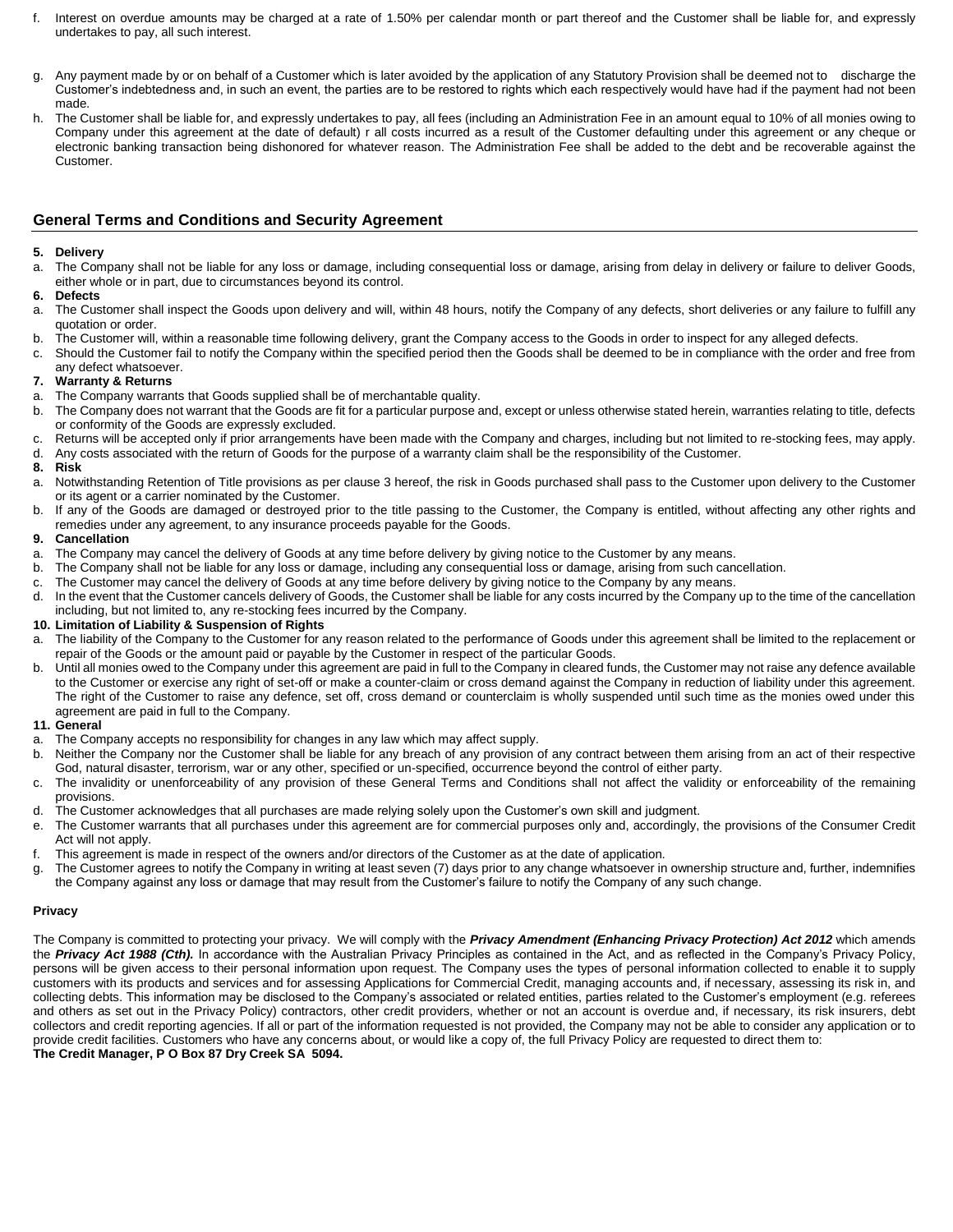**I/We acknowledge and give consent** that the Company may make enquiries as to the credit and financial situation of me or any of us and further consent to the use of any information obtained as a result of those enquiries, including information disclosed in the Credit Application, as the Company reasonably sees fit from time to time, for purposes including but not limited to;

- passing the information on to a credit reporting agency,
- passing the information on to a debt collector,
- obtaining further personal information, including consumer and/or commercial credit information, relating to me or any of us from another body for any use reasonably connected with provision of credit or the collection of debt subject to the provisions of the *Privacy Amendment (Enhancing Privacy Protection) Act 2012* which amends the *Privacy Act 1988 (Cth).*

#### **I have read and understood this document and have been advised, and given opportunity, to seek independent legal advice.**

#### **I warrant by signature below that the information given in support of this application is true and correct.**

**I further warrant that I am authorised to sign on behalf of the Customer and to bind the Customer in contract.**

| <b>Print Name:</b> | Signature: |                                                         | Date: |
|--------------------|------------|---------------------------------------------------------|-------|
|                    | Title:     | <b>Owner / Director / Partner (circle</b><br>title)     |       |
|                    |            |                                                         |       |
| <b>Print Name:</b> | Signature: |                                                         | Date: |
|                    | Title:     | <b>Other Director / Other Partner</b><br>(circle title) |       |
|                    |            |                                                         |       |

#### **GUARANTEE AND INDEMNITY**

**IN CONSIDERATION OF Thomas Foods International Australia Pty Ltd, and it's associated and related entities, (hereinafter jointly and severally referred to as "the Company") granting the Customer (as named in the Application for Credit and which forms a part of this document) trade credit, I/WE GUARANTEE** payment to the Company of all monies and performance of all obligations including any past, present and future indebtedness or obligation by the Customer or any of us arising from any past, present or future dealing with the Company.

#### **I/WE HEREBY AGREE & ACKNOWLEDGE:**

- That this is a continuing guarantee and,
- To indemnify the Company against all loss or damage arising from any past, present or future dealing with the Customer or any of us,
- That our liability under this guarantee is joint and several and will not be affected, waived or discharged by the reason of any time or indulgences granted by the Company or any grant to any of the guarantors of a release whether in whole or in part from any obligation contained in or implied by this guarantee and indemnity and,
- That our liability under this guarantee shall not be affected, waived or discharged by the Customer entering into a Deed of Company Arrangement (DOCA) or by the Company voting in favor of or against, or abstaining from voting, in relation to any proposal by the Customer to enter a DOCA and,
- That this guarantee becomes binding on such of us that sign this guarantee irrespective of whether or not all intended signatories execute this guarantee and,
- That the Company is entitled to recover against a Guarantor without having first taken steps to recover against the Customer or any other Guarantor and, • That this guarantee may not be unilaterally revoked by me or any of us and remains in force until such time as I/we receive written confirmation from the Company that we are released from our obligations and liabilities under this guarantee.
- That any payment which is subsequently avoided by any law relating to insolvency shall be deemed not to have been paid and,
- That I/we indemnify the Company against losses or costs that it may suffer as a result of disgorging monies to a liquidator of the Customer and,
- That I/we sign in both our personal capacity and as Trustee of every Trust of which I/we are Trustee and/or a beneficiary and,
- That I/we consent to the Company effecting a registration on the PPSA register (in any manner the Company deems appropriate) in relation to any security interest arising under or in connection with or contemplated by these terms and,
- That I/we waive my/our right to receive notice of a verification statement in relation to any registration on the register and,
- That I/we must promptly do any act or thing that the Company requires to ensure that the Company's interest is a perfected security interest and has priority over all of the other security interests and,
- That I/we will not register a financing change statement in respect of the security interest without the Company's prior written consent and,
- That the Company may, at its absolute discretion, apply any amounts received from me/us toward amounts owing to the Company in such order as the Company may determine and,
- That if Chapter 4 of the PPSA would otherwise apply to the enforcement of a security interest arising in connection with these terms, I/we agree that the following provisions of the PPSA will not apply to the enforcement of these terms: section 95 (notice of removal of accession), to the extent that it requires the Company to give a notice to the Customer; section 96 (when a person with an interest in the whole may retain an accession); subsection 121(4) (enforcement of liquid assets – notice to grantor); section 125 (obligation to dispose of or retain collateral); section 130 (notice of disposal), to the extent that it requires the Company to give a notice to the Customer; paragraph 132(3)(d) (contents of statement of account after disposal); subsection 132(4) (statement of account if no disposal); subsection 134(1) (retention of collateral); section 135 (notice of retention); section 142 (redemption of collateral); and, section 143 (reinstatement of security agreement) and,
- That notices or documents required or permitted to be given to the Company for the purposes of the PPSA must be given in accordance with the PPSA and,
- That the Company will not disclose information of the kind mentioned in subsection 275(1) of the PPSA except in circumstances required by paragraphs 275(7)(b)-(e) and, • I/We must, upon demand, reimburse the Company for all costs and/or expenses incurred or payable by the Company in relation to registering or maintaining any financing statement or any other document in respect of any security interest or releasing in part or in whole the Company's security interest and,
- In these terms the following words have the respective meanings given to them in the PPSA: commingled, financing statement, financing change statement, perfected, proceeds, register, registration, security interest and verification statement.
- Until all monies owed to the Company under this agreement are paid in full to the Company in cleared funds, the Guarantor may not raise any defence available to the guarantor or exercise any right of set-off or make a counter-claim or cross demand against the Company in reduction of liability under this agreement. The right of the Guarantor to raise any defence, set off, cross demand or counterclaim is wholly suspended until such time as the monies owed under this agreement are paid in full to the Company.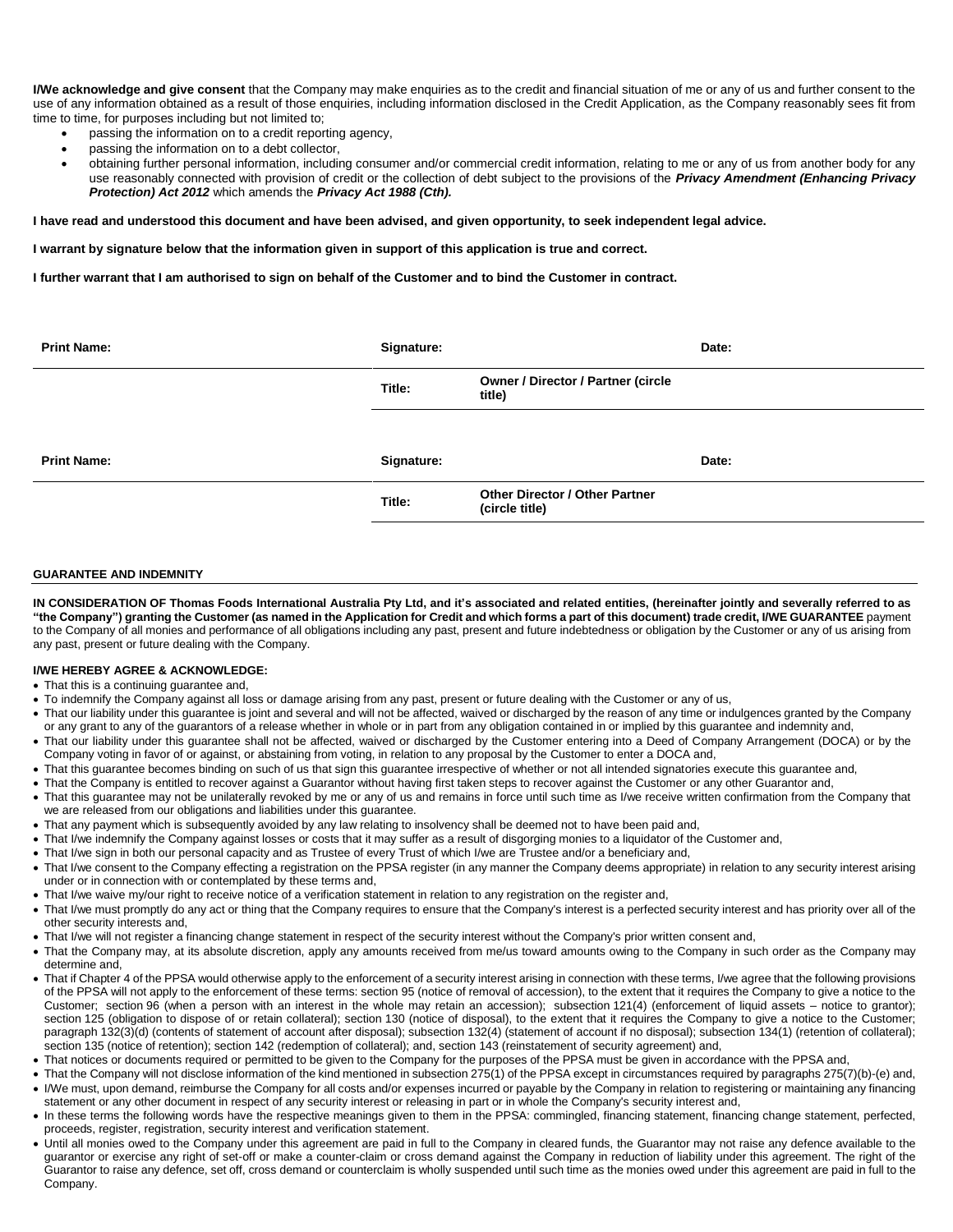I/WE HEREBY CHARGE in favor of the Company all our estate and interest in any land and in any other assets, whether tangible or intangible, freehold or leasehold, in which I/we now have any legal or beneficial interest or in which I/we later acquire any such interest, with payment of all monies owed by the Customer to the Company. I/we shall, upon demand, execute such documents in registrable form, or do such other things as the Company requests to give further or better effect to the security granted by me/us to the Company and I/we consent to the lodging by the Company of a caveat or caveats which note its interest in or over any such land or other caveatable property. In the event that I/we should neglect or fail to deliver the requested instrument of security or consent, I/we hereby appoint the Company to be my/our lawful attorney for the purpose of executing and registering such instruments.

**I/WE FURTHER AGREE** that this agreement shall be governed by and construed in accordance with the laws of **any State of Australia as nominated by the Company from time to time** and, where applicable, the Commonwealth of Australia, and I/WE submit to the non-exclusive jurisdiction of the courts of **South Australia**.

#### **Notice of Disclosure of Your Credit Information to a Credit Reporting Agency**

**I/We acknowledge and give consent** that the Company may make enquiries as to the credit and financial situation of any of us and further consent to the use of any information obtained as a result of those enquiries, including information disclosed in the Credit Application, as the Company reasonably sees fit from time to time, and for the duration of this agreement, including but not limited to;

passing the information on to a credit reporting agency

- passing the information on to a debt collector
- obtaining further personal information relating to any of us from another body for any use reasonably connected with provision of credit or the collection of debt subject to the provisions of the *Privacy Amendment (Enhancing Privacy Protection) Act 2012* which amends the *Privacy Act 1988 (Cth).*

#### **GENERAL:**

- "I" and "we" and "us" means each of the Guarantors jointly and severally.
- "PPSA" and "Goods" have the meaning ascribed to them in the Application for a Credit Account which forms a part of this document.
- The invalidity or unenforceability of any provision of this Guarantee and Indemnity shall not affect the validity or enforceability of the remaining provisions.
- Clerical errors are subject to correction and do not bind the Company.

**I/We have read and understood this document and have been advised, and given opportunity, to seek independent legal advice.**

# **ALL DIRECTORS, PARTNERS AND THEIR SPOUSES TO SIGN BELOW**

| <b>Guarantor Name -</b><br>Director/Partner /<br>Proprietor             | Signature | Date        |
|-------------------------------------------------------------------------|-----------|-------------|
| <b>Witness Name</b><br>(print)                                          | Signature | Date        |
| <b>Guarantor Name</b><br>Director/Partner/<br>Proprietor                | Signature | Date        |
| <b>Witness Name</b><br>(print)                                          | Signature | Date        |
|                                                                         |           |             |
| <b>Guarantor Name -</b><br>Spouse of<br>Director/Partner/<br>Proprietor | Signature | Date        |
| <b>Witness Name</b><br>(print)                                          | Signature | Date        |
| <b>Guarantor Name -</b><br>Spouse of<br>Director/Partner/<br>Proprietor | Signature | Date        |
| <b>Witness Name</b><br>(print)                                          | Signature | <b>Date</b> |